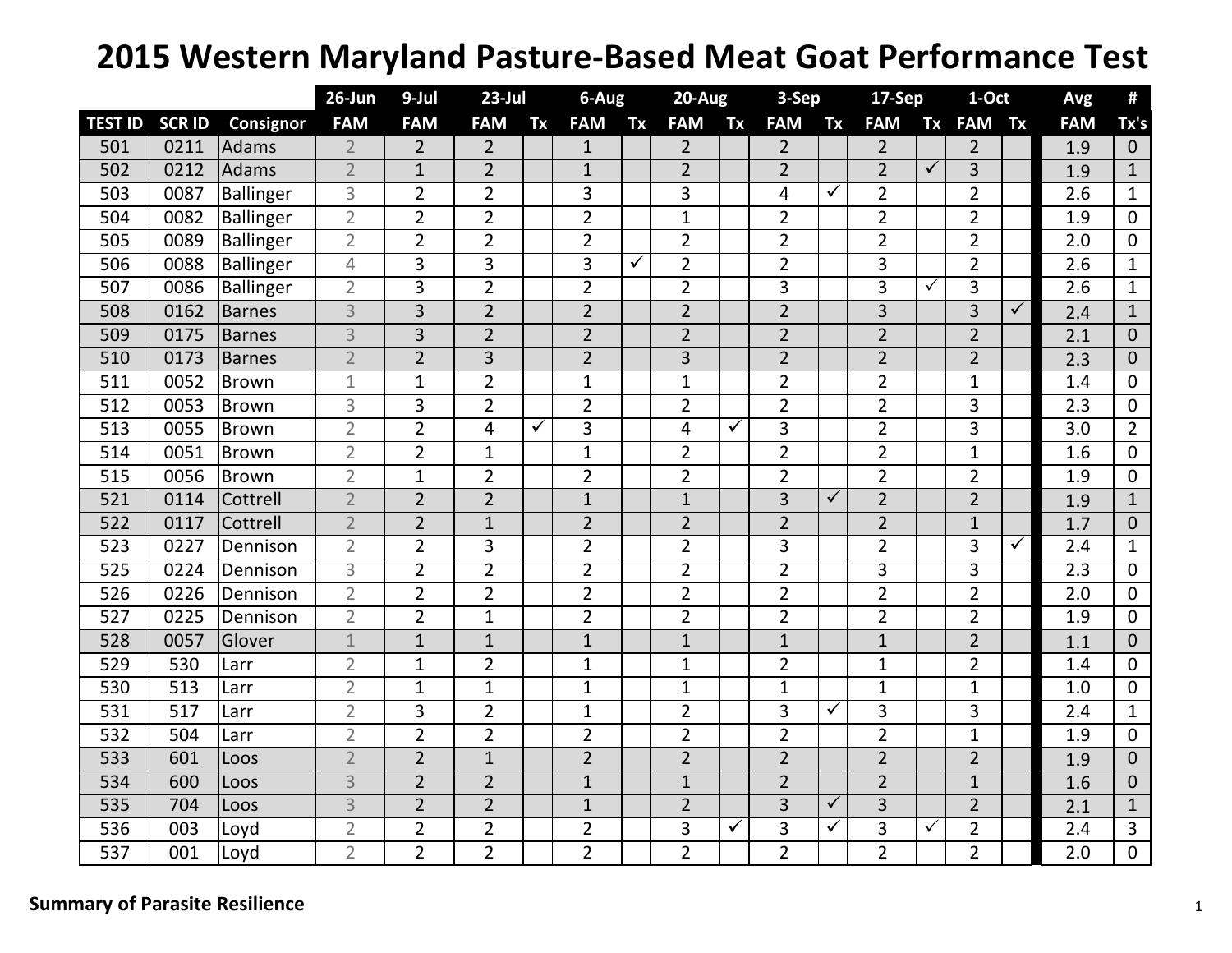## **2015 Western Maryland Pasture‐Based Meat Goat Performance Test**

|                |               |           | 26-Jun         | 9-Jul          | $23$ -Jul      |    | $6 - Aug$      |    | $20-Aug$       |    | 3-Sep          |              | 17-Sep         |              | 1-Oct          |  | Avg        | #              |
|----------------|---------------|-----------|----------------|----------------|----------------|----|----------------|----|----------------|----|----------------|--------------|----------------|--------------|----------------|--|------------|----------------|
| <b>TEST ID</b> | <b>SCR ID</b> | Consignor | <b>FAM</b>     | <b>FAM</b>     | <b>FAM</b>     | Tx | <b>FAM</b>     | Tx | <b>FAM</b>     | Tx | <b>FAM</b>     | Tx           | <b>FAM</b>     | <b>Tx</b>    | <b>FAM Tx</b>  |  | <b>FAM</b> | Tx's           |
| 538            | 002           | Loyd      | $\overline{2}$ | 3              | $\overline{2}$ |    | 3              |    | $\overline{2}$ |    | 3              |              | 3              |              | 3              |  | 2.7        | $\overline{0}$ |
| 539            | 0237          | Majancsik | $\mathbf{1}$   | $\mathbf{1}$   | $\overline{2}$ |    | $\mathbf{1}$   |    | $\mathbf{1}$   |    | $\overline{2}$ |              | $\overline{2}$ |              | $\mathbf{1}$   |  | 1.4        | $\overline{0}$ |
| 540            | 0253          | Majancsik | $\overline{2}$ | $\overline{2}$ | $\overline{2}$ |    | $\overline{2}$ |    | $\overline{2}$ |    | 3              |              | 3              |              | 3              |  | 2.4        | $\overline{0}$ |
| 541            | 0222          | Majancsik | $\overline{3}$ | 3              | $\overline{2}$ |    | $\overline{2}$ |    | 3              |    | $\overline{3}$ |              | $\overline{3}$ | ✓            | $\overline{3}$ |  | 2.7        | $\mathbf{1}$   |
| 542            | 0211          | Majancsik | $\overline{2}$ | $\overline{2}$ | $\overline{2}$ |    | $\overline{2}$ |    | $\mathbf{1}$   |    | $\overline{2}$ |              | $\overline{2}$ |              | $\overline{2}$ |  | 1.9        | $\Omega$       |
| 543            | R126          | Maynard   | $\overline{2}$ | $\overline{2}$ | $\overline{2}$ |    | $\mathbf{1}$   |    | $\mathbf{1}$   |    | $\overline{2}$ |              | $\overline{2}$ |              | $\overline{2}$ |  | 1.7        | $\overline{0}$ |
| 544            | R020          | Maynard   | 3              | 3              | 3              |    | 3              |    | $\overline{2}$ |    | 3              |              | 3              |              | 3              |  | 2.9        | $\mathbf 0$    |
| 546            | 3953          | Murphy    | $\mathbf 1$    | $\mathbf{1}$   | $\overline{2}$ |    | $\mathbf{1}$   |    | $\mathbf{1}$   |    | $\overline{2}$ |              | $\overline{2}$ |              | $\overline{2}$ |  | 1.6        | $\overline{0}$ |
| 547            | 3944          | Murphy    | $\overline{2}$ | $\overline{2}$ | $\mathbf{1}$   |    | $\mathbf{1}$   |    | $\mathbf{1}$   |    | $\overline{2}$ |              | $\overline{2}$ |              | $\mathbf{1}$   |  | 1.4        | $\overline{0}$ |
| 548            | 3847          | Murphy    | $\overline{2}$ | $\overline{2}$ | $\overline{2}$ |    | $\overline{2}$ |    | $\overline{2}$ |    | $\overline{2}$ |              | $\overline{2}$ |              | $\mathbf{1}$   |  | 1.9        | $\mathbf{0}$   |
| 549            | 3737          | Murphy    | $\overline{2}$ | $\overline{2}$ | $\mathbf{1}$   |    | $\mathbf{1}$   |    | $\overline{2}$ |    | $\overline{2}$ |              | $\overline{2}$ |              | $\overline{2}$ |  | 1.7        | $\overline{0}$ |
| 550            | 3938          | Murphy    | $\overline{2}$ | $\mathbf{1}$   | $\mathbf{1}$   |    | $\mathbf{1}$   |    | $\mathbf{1}$   |    | $\mathbf{1}$   |              | $\mathbf{1}$   |              | $\mathbf{1}$   |  | 1.0        | $\overline{0}$ |
| 551            | 1520          | Nelson    | $\overline{2}$ | 3              | $\overline{2}$ |    | $\overline{2}$ |    | $\mathbf{1}$   |    | $\overline{2}$ |              | $\mathbf{1}$   |              | $\mathbf{1}$   |  | 1.7        | $\Omega$       |
| 552            | 1513          | Nelson    | 3              | $\overline{2}$ | $\overline{2}$ |    | $\overline{2}$ |    | $\overline{2}$ |    | $\overline{2}$ |              | $\overline{2}$ |              | $\mathbf 1$    |  | 1.9        | $\overline{0}$ |
| 553            | 1515          | Nelson    | $\overline{2}$ | $\overline{2}$ | 3              |    | $\overline{2}$ |    | $\overline{2}$ |    | $\overline{2}$ |              | $\overline{2}$ |              | $\overline{2}$ |  | 2.1        | $\mathbf 0$    |
| 554            | 1507          | Nelson    | 4              | $\overline{3}$ | $\overline{2}$ |    | $\overline{2}$ |    | $\overline{2}$ |    | $\mathbf{1}$   |              | $\overline{2}$ |              | $\overline{2}$ |  | 2.0        | $\mathbf 0$    |
| 556            | 1503          | Peters    | $\overline{2}$ | $\overline{3}$ | $\overline{3}$ |    | $\overline{2}$ |    | $\overline{2}$ |    | $\overline{2}$ |              | $\overline{2}$ |              | $\overline{2}$ |  | 2.3        | $\overline{0}$ |
| 557            | 1505          | Peters    | 3              | $\overline{2}$ | $\overline{2}$ |    | $\overline{2}$ |    | $\overline{2}$ |    | $\overline{2}$ |              | $\overline{2}$ |              | $\mathbf{1}$   |  | 1.9        | $\overline{0}$ |
| 558            | 1507          | Peters    | $\overline{2}$ | $\overline{2}$ | $\overline{2}$ |    | $\mathbf{1}$   |    | $\mathbf{1}$   |    | $\overline{2}$ |              | $\overline{2}$ |              | $\overline{2}$ |  | 1.7        | $\overline{0}$ |
| 559            | 1517          | Peters    | $\mathbf{1}$   | $\overline{2}$ | $\mathbf{1}$   |    | $\overline{2}$ |    | $\mathbf{1}$   |    | $\overline{2}$ |              | $\overline{2}$ |              | $\overline{2}$ |  | 1.7        | $\overline{0}$ |
| 560            | 1509          | Peters    | 3              | $\overline{3}$ | 3              |    | $\overline{2}$ |    | 3              |    | 3              |              | 3              |              | 3              |  | 2.9        | $\overline{0}$ |
| 561            | 1501          | Pinneo    | $\overline{2}$ | $\overline{2}$ | $\overline{2}$ |    | $\overline{2}$ |    | $\overline{2}$ |    | 3              | $\checkmark$ | 3              | ✓            | $\overline{2}$ |  | 2.3        | $\overline{2}$ |
| 562            | 1503          | Pinneo    | $\overline{2}$ | 1              | $\mathbf{1}$   |    | $\mathbf{1}$   |    | $\mathbf{1}$   |    | $\mathbf{1}$   |              | $\overline{2}$ |              | $\mathbf{1}$   |  | 1.1        | $\overline{0}$ |
| 563            | 1515          | Pinneo    | $\overline{3}$ | $\overline{2}$ | $\overline{2}$ |    | $\overline{2}$ |    | $\mathbf{1}$   |    | $\overline{2}$ |              | $\overline{2}$ |              | $\mathbf{1}$   |  | 1.7        | $\mathbf 0$    |
| 564            | 1567          | Pinneo    | $\overline{2}$ | $\overline{2}$ | $\overline{2}$ |    | $\overline{2}$ |    | $\overline{2}$ |    | $\overline{2}$ |              | $\overline{2}$ |              | $\overline{2}$ |  | 2.0        | $\mathbf 0$    |
| 565            | 413           | Pursel    | $\overline{2}$ | $\overline{2}$ | $\overline{2}$ |    | $\overline{2}$ |    | $\overline{2}$ |    | $\overline{2}$ |              | 3              |              | 3              |  | 2.3        | $\overline{0}$ |
| 566            | 0001          | Purich    | $\overline{2}$ | $\mathbf 1$    | $\overline{2}$ |    | $\overline{2}$ |    | $\overline{2}$ |    | $\overline{2}$ |              | 3              | ✓            | $\overline{2}$ |  | 2.0        | $\mathbf{1}$   |
| 567            | 0005          | Purich    | $\overline{2}$ | $\overline{2}$ | $\overline{2}$ |    | $\overline{2}$ |    | $\overline{2}$ |    | 3              |              | $\overline{3}$ | $\checkmark$ | 3              |  | 2.4        | $\mathbf{1}$   |
| 568            | 0002          | Purich    | $\overline{2}$ | $\overline{2}$ | $\overline{2}$ |    | 3              |    | $\overline{2}$ |    | 3              |              | $\overline{2}$ |              | 3              |  | 2.4        | $\mathbf 0$    |
| 570            | 0085          | Reece     | $\overline{2}$ | $\overline{2}$ | $\overline{2}$ |    | $\overline{2}$ |    | $\overline{2}$ |    | $\overline{2}$ |              | $\overline{2}$ |              | $\overline{2}$ |  | 2.0        | $\mathbf{0}$   |
| 571            | 0088          | Reece     | $\overline{2}$ | $\overline{2}$ | $\overline{2}$ |    | $\overline{2}$ |    | $\overline{3}$ |    | $\overline{4}$ | ✓            | $\overline{4}$ | ✓            | $\overline{3}$ |  | 2.9        | $\overline{2}$ |